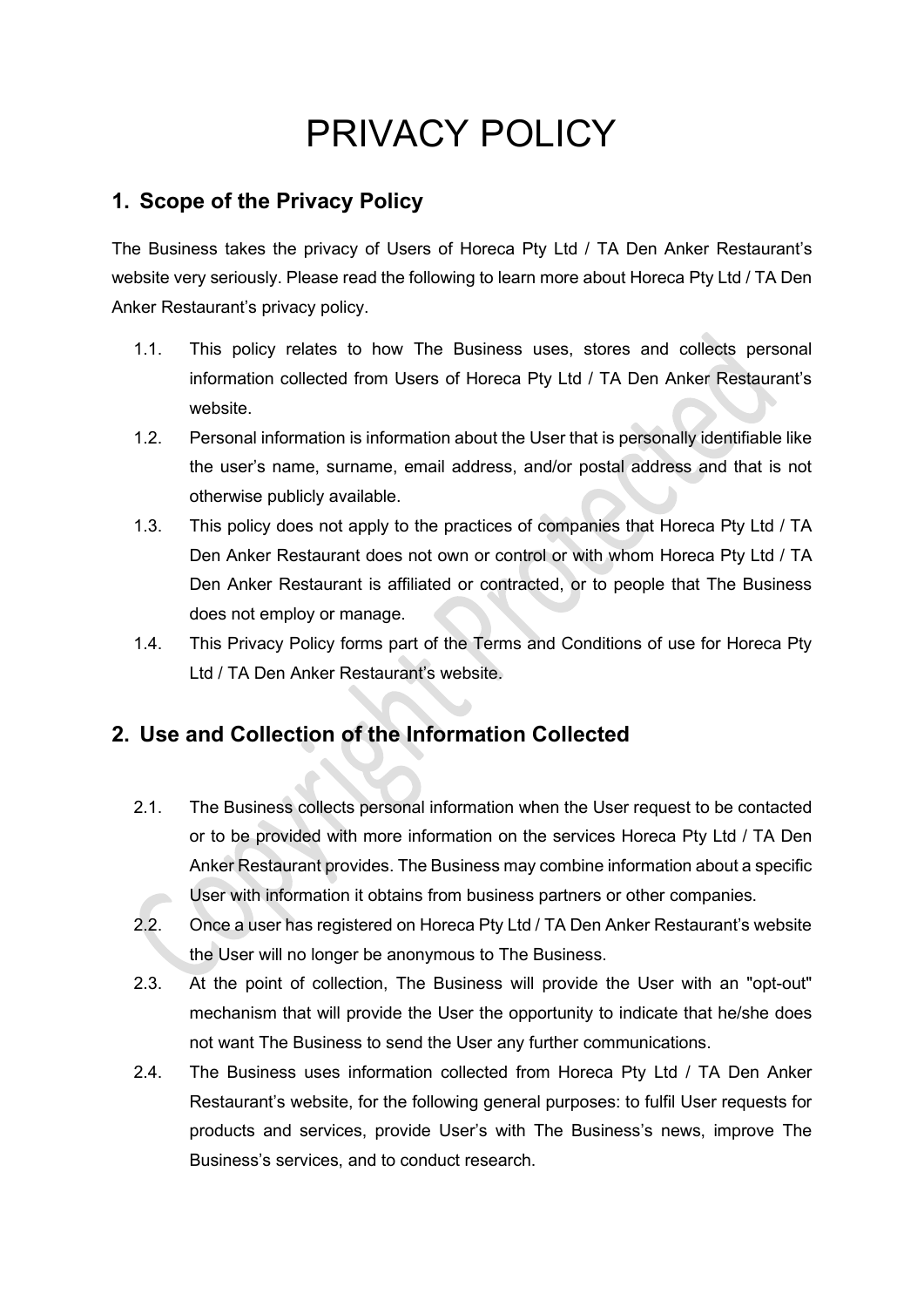2.5. Although The Business will undertake reasonable endeavours not to allow the use of personal information for other purposes, Horeca Pty Ltd / TA Den Anker Restaurant cannot guarantee that personal information will not be used for other purposes.

#### **3. Children**

- 3.1 The Business takes the privacy of children online very seriously. Children under the age of 13 years should have a parent/guardian's consent before providing any personal information to The Business. The business will not require or request children under this age to provide any personal information that is reasonably necessary to participate in the applicable activity on Horeca Pty Ltd / TA Den Anker Restaurant's website.
- 3.2 If The Business determines upon collection that a user is under this age, The Business will not use or maintain his/her personal information without the parent/guardian's consent.

#### **4. Information Sharing and Disclosure**

The Business does not rent, sell, or share personal information about the User with other people or non-affiliated companies except to provide products or services Users have requested.

#### **5. The user's ability to delete his/her information**

5.1. The user may edit their information, including marketing preferences, at any time, provided this information remains accurate in accordance with Horeca Pty Ltd / TA Den Anker Restaurant's Terms and Conditions.

## **6. Confidentiality and Security**

The Business has placed physical, technological and procedural security safeguards in place that comply with best practices to protect personal information about the user.